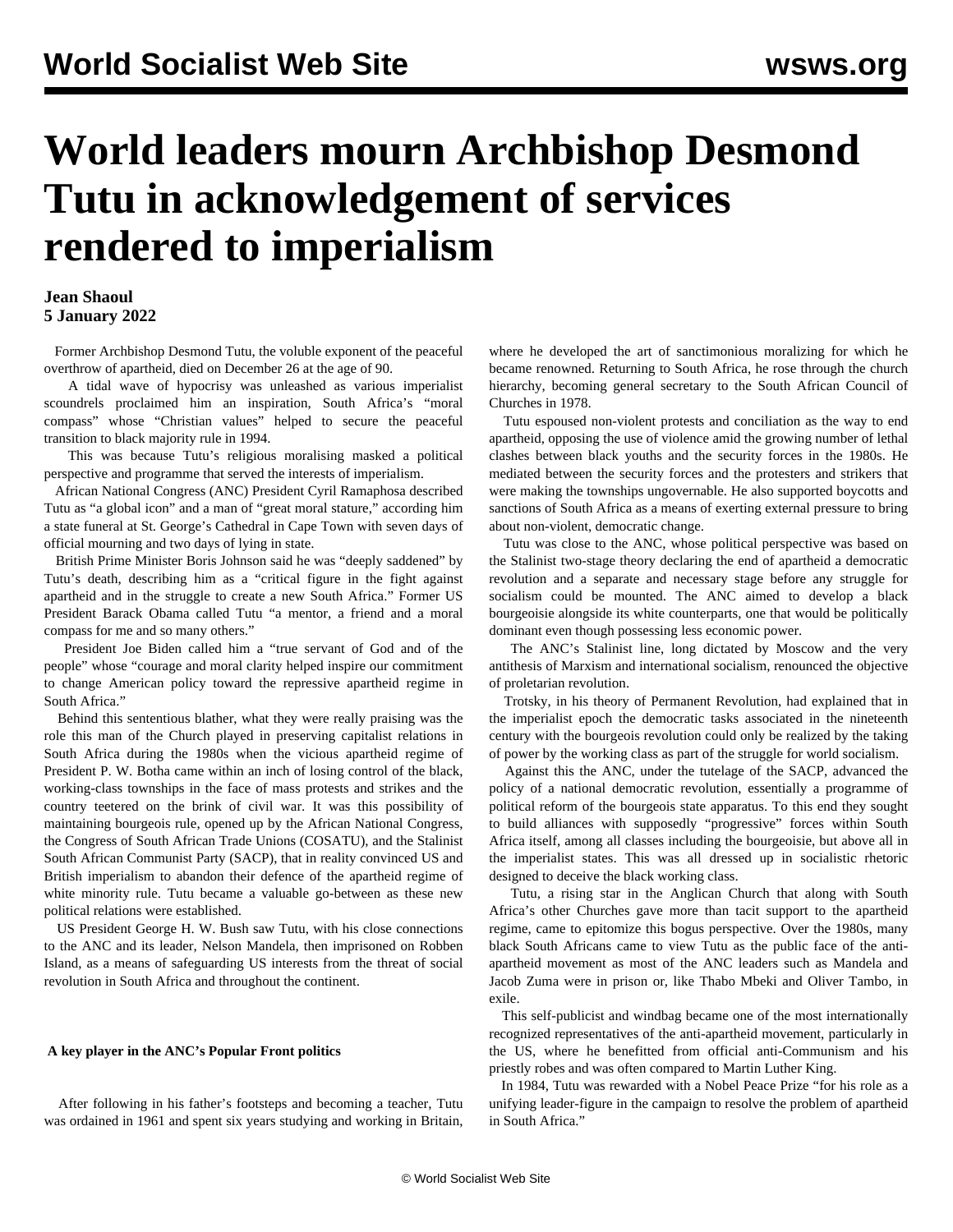Two years later, Tutu became the first black Archbishop of Cape Town, in effect the spiritual leader of southern Africa's Anglican churches, as well as president of the All-Africa Conference of Churches, positions he used to insist that black workers must embrace the brotherhood of man and turn the other cheek in their struggle against President Botha's brutal regime.

#### **The transition to black majority rule**

 It wasn't long before Washington and London's investment in Tutu paid off. By 1989, then President F. W. De Klerk, along with the international and South African mining corporations, banks and other major corporations, came reluctantly to the conclusion that only Mandela, the ANC and its political nexus of COSATU and the SACP could provide the capitalist class with a political life jacket. Without their assistance, capitalism could not survive in South Africa and its collapse could trigger an eruption of political and social conflict in all the former colonies of the imperialist powers.

 In February 1990, de Klerk announced the lifting of the ban on political parties such as the ANC and signaled the end of apartheid and white minority rule.

 Tutu was to play a vital role as imperialism's interlocutor in negotiations between the ANC, the ruling National Party and the security services for a transition to majority rule. He was especially useful as a reliable conduit to Mandela after his release from 27 years behind bars.

 Within months of his release from prison, Mandela was touring the US, speaking before mass audiences in New York City and Boston, meeting with President George H. W. Bush and Secretary of State James Baker and addressing a joint session of Congress, despite officially being on the US's terror watch list!

 David Dinkins, New York City's first African American mayor, who welcomed Mandela to the city, made clear the reason for the ruling elite's appreciation of Mandela. He said, "If I had been in prison for 27 years as he was, if I had been mistreated the way he was, I would have carried an anger within me. Yet, the most amazing thing about Nelson Mandela was his total absence of bitterness."

 Tutu's metaphor of the "Rainbow Nation" provided the political slogan for the post-apartheid regime to be led by Mandela and the ANC that masked its class collaborationist policies.

 After taking power, the ANC ditched its pledges to nationalise the banks, mines and major industries and signed secret agreements with the International Monetary Fund to implement free market policies and open up South Africa to international capital. It did so under conditions where the globalisation of production had prompted all the nationalist regimes that had provided the ANC's political inspiration, including the former Soviet Union, to abandon all measures of economic autarky and implement similar IMF-dictated measures to consolidate the economic dominance of the transnational corporations and banks.

#### **Sanitising the crimes of apartheid**

 Post-apartheid, Tutu's greatest service by far to South African capitalism and world imperialism was as head of the Truth and Reconciliation Commission (TRC).

 Mandela, now president, chose Tutu to chair the commission. Set up in 1996, its purpose was to head off popular demands for the trials of those responsible for the deaths and torture of tens of thousands of black workers and youth under apartheid.

 De Klerk and his National Party had originally demanded a general amnesty for the crimes committed under apartheid, threatening that without it the security forces would mutiny. After years of negotiations, he agreed a compromise whereby "a commission would grant individual amnesties on condition that the perpetrators revealed the truth and could prove that their actions were politically motivated." The TRC would be the arena for this political fraud and would even-handedly investigate "abuses" by all parties, including the ANC, between 1960 and December 1993.

 The introduction to the TRC's five-volume report, published in 1998, confirmed that the increasingly brutal imposition of apartheid was motivated primarily by fear of social revolution, dressed up as the "communist threat" in Africa; that the decision to end apartheid and bring the ANC to power was aimed at staving off mass revolution by South Africa's workers and youth; and that the path taken by the ANC was designed to prevent just such a revolution.

As the *World Socialist Web Site* explained at the time:

 The Truth and Reconciliation report, despite its authors' intentions, is more than just an indictment of apartheid. It confirms the role played by the ANC in preventing a reckoning by the South African working class with their oppressors and the type of social and economic transformation necessary to establish genuine equality…

 His [Tutu's] introduction to the report makes clear that the course pursued by the ANC was designed to prevent a revolution. He writes,"Had the miracle of the negotiated settlement not occurred, we would have been overwhelmed by the bloodbath that virtually everyone predicted as the inevitable ending for South Africa."

 Tutu called for reconciliation with the perpetrators of truly horrendous crimes, with victims and perpetrators describing the cold-blooded details of torture and assassination. The Commission catalogued atrocities including the Sharpeville massacre in 1960, the killings in Soweto in 1976 and in Langa in 1985, and the death squads in the notorious Vlakplaas camp. It concluded that the ruling National Party government and its security forces were responsible for the majority of human rights abuses, backed by big business and supported by the judiciary, the media and the Church.

 But the Commission was nevertheless a whitewash, with its emphasis on gathering evidence and uncovering information rather than prosecuting those who had committed such terrible crimes.

 The top echelons of the military still refused to cooperate with the commission and did so with impunity. The National Intelligence Agency was allowed to continue destroying documents as late as 1996. While some lower-ranking members of the security forces confessed to murders and torture in return for an amnesty, as did one cabinet minister, members of the State Security Council, the inner cabinet that constituted the real government in the 1980s and early 90s, pleaded ignorance, blaming their subordinates for what took place.

 P.W. Botha, prime minister from 1978 to 1984, chair of the State Security Council in the 1980s and president from 1984 to 1989, denounced the TRC as a circus and refused to give evidence, while de Klerk threatened legal action to ensure that his role in ordering the bombing of Anti-Apartheid and Congress of South African Trade Unions (COSATU) offices was redacted in the final report.

The most high-profile figure to be convicted was Eugene de Kok,